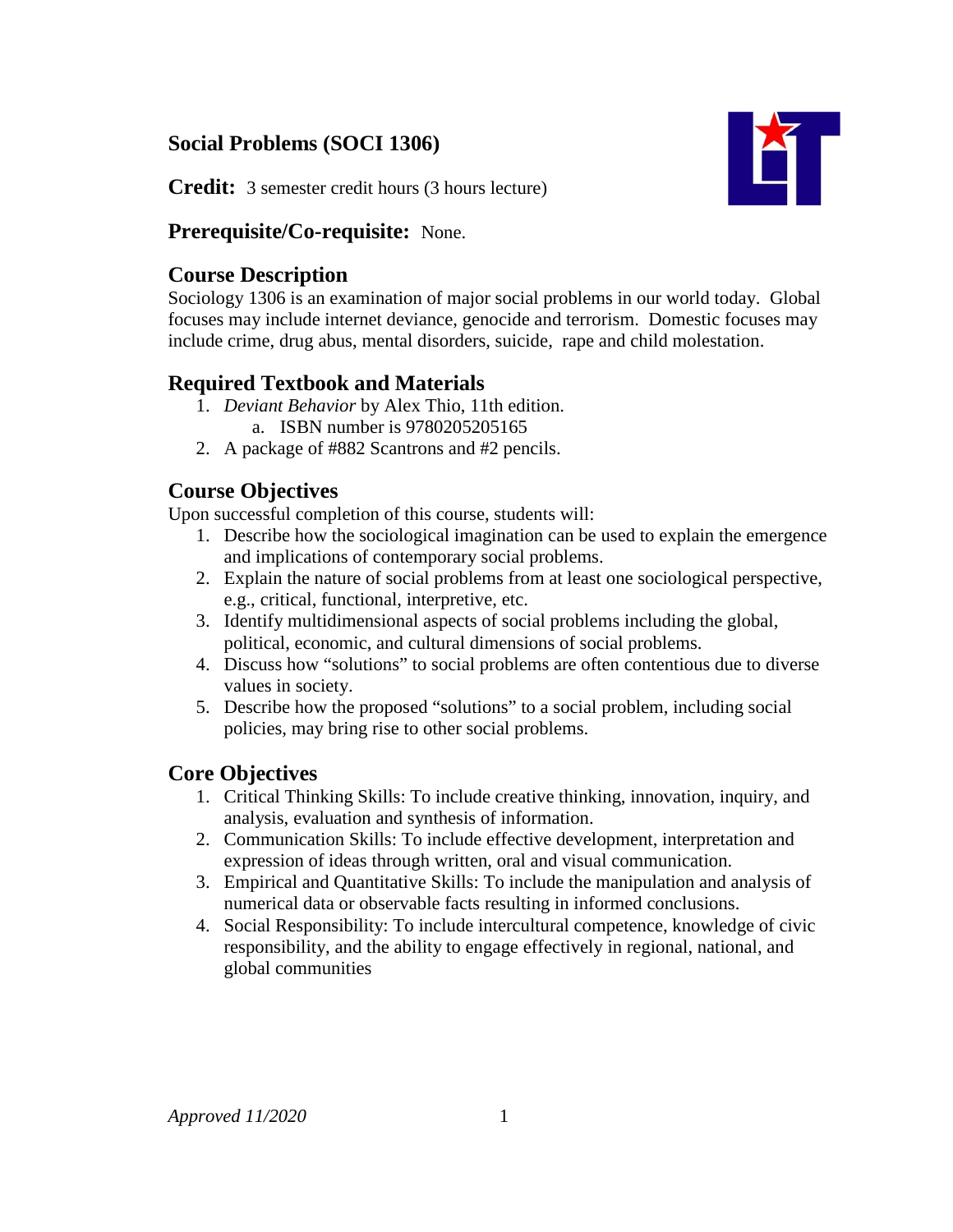Course Syllabus

## **Course Outline**

- A. Syllabus
	- 1. Introduction of faculty and students
	- 2. Instructor Resume
	- 3. Comments
- B. Chapter 1 What is Deviant Behavior?
	- 1. The Positive Perspective
	- 2. The Constructionist Perspective
	- 3. An Integrated View
- C. Chapter 2 Positivist Theories
	- 1. Anomie Strain Theory
	- 2. Social Learning Theory
	- 3. Control Theory
- D. Chapter 3 Constructionist Theories
	- 1. Labeling Theory
	- 2. Conflict Theory
- E. Chapter 4 Physical Violence
	- 1. Assault and Aggravated Assault
	- 2. Patterns of Killing
	- 3. Characteristics of Homicide
	- 4. Mass Murder and Serial Murder
	- 5. Stalking and Hate Crimes
	- 6. Terrorism: the 9/11 Attacks
	- 7. Why Do People Kill?
- F. Chapter 5 Rape and Child Molestation
	- 1. Patterns of Rape
	- 2. Consequences of Rape
	- 3. The Culture of Rape
	- 4. Why Men Rape Women?
	- 5. Males as Victims
- G. Chapter 6 Family Violence
	- 1. The Extent of Family Violence
	- 2. Wife Beating
	- 3. Child Abuse
	- 4. Elder Abuse
	- 5. Theories of Family Violence
- H. Chapter 7 Suicide
	- 1. Varieties of Suicide Experiences
	- 2. Groups with Higher Suicide Rates
	- 3. A Social Profile of a Suicide Bomber
	- 4. A Global Perspective to Suicide
- I. Chapter 8 Mental Disorder
	- 1. Types of Mental Disorder
	- 2. Social Factors in Mental Disorder
	- 3. A Global Perspective
- J. Chapter 9 Heterosexual Deviance
	- 1. Teen Sex
	- 2. Extramarital Sex
	- 3. Pornography
	- 4. Phone Sex
	- 5. The World of Prostitution

K. Chapter 10 Gays and Other Victims of Stigma

- 1. Gays and Lesbians
- 2. Same Sex Practices
- 3. Homophobia
- Victims of Social Stigma
- L. Chapter 11 Drug Use
	- 1. Illegal Drugs and Their Effects
	- 2. Becoming a Drug User
	- 3. Abusing Prescription Drugs
- M. Chapter 12 Drinking and Alcoholism
	- 1. What Alcohol Does to Its Users
	- 2. Social Factor
	- 3. Becoming an Alcoholic
	- 4. Alcohol and Its Abuse
- N. Chapter 13 Privilege Deviance
	- 1. What is White Collar Crime?
		- 2. Corporate Deviance
		- 3. Occupational Deviance
		- 4. Government Deviance
- O. Chapter 14 Underprivileged Deviance
	- 1. Robbery
	- 2. Auto Theft and Car Jacking
	- 3. Burglary
	- 4. Organized Crime
- P. Chapter 15 Internet Deviance
	- 1. Seeking Easy Money, Online
	- 2. Searching Cyberspace for Sex
	- 3. Expressing Hate Online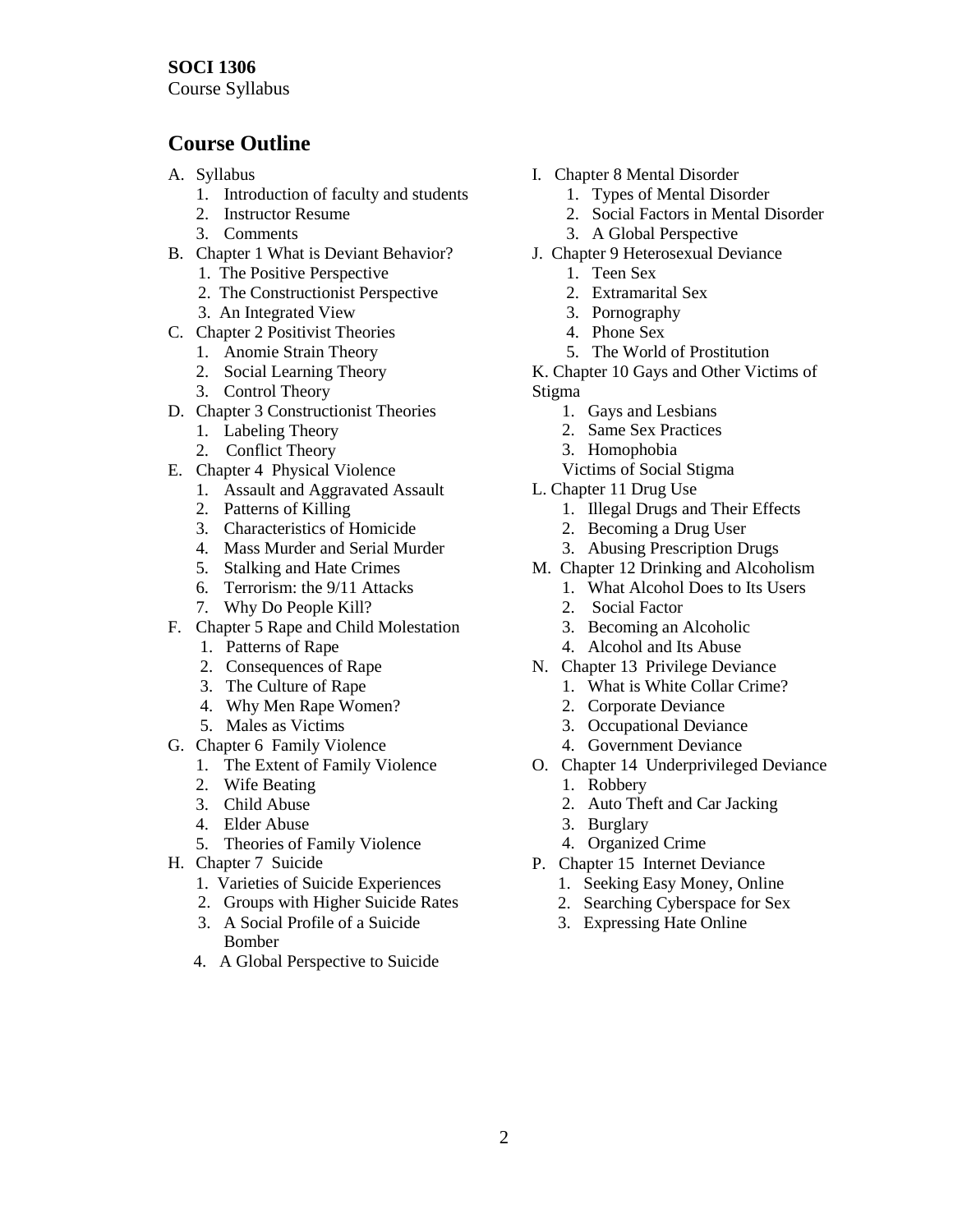#### **SOCI 1306**

Course Syllabus

#### **Grade Scale**

| $90 - 100$ | A |
|------------|---|
| $80 - 89$  | B |
| $70 - 79$  | C |
| $60 - 69$  | D |
| $0 - 59$   | F |

### **Course Evaluation**

Final grades will be calculated according to the following criteria:

| 1. Unit Exams | 60% |
|---------------|-----|
| 2. Final Exam | 25% |

3. Common Assignment/Course Project 15%

### **Course Policies**

- 1. No food, drinks, or use of tobacco products in class.
- 2. Computers, telephones, headphones, and any other electronic devices must be turned off while in class or used only with permission of the instructor.
- 3. Do not bring children to class.
- 4. Attendance Policy. Six absences are allowed. If a student is tardy to class or departs early three (3) times, it will be equal to one (1) absence.
- 5. No late work. In the case of a documentable emergency beyond the student's control, make-up work may be accepted solely at the instructor's discretion.
- 6. If you wish to drop a course, the student is responsible for initiating and completing the drop process. If you stop coming to class and fail to drop the course, you will earn an 'F' in the course.
- 7. Additional class policies as defined by the individual course instructor.

### **Technical Requirements (for courses using Blackboard)**

The latest technical requirements, including hardware, compatible browsers, operating systems, software, Java, etc. can be found online at: [https://help.blackboard.com/en](https://help.blackboard.com/en-us/Learn/9.1_2014_04/Student/015_Browser_Support/015_Browser_Support_Policy)[us/Learn/9.1\\_2014\\_04/Student/015\\_Browser\\_Support/015\\_Browser\\_Support\\_Policy](https://help.blackboard.com/en-us/Learn/9.1_2014_04/Student/015_Browser_Support/015_Browser_Support_Policy) A functional broadband internet connection, such as DSL, cable, or WiFi is necessary to maximize the use of the online technology and resources.

### **Disabilities Statement**

The Americans with Disabilities Act of 1992 and Section 504 of the Rehabilitation Act of 1973 are federal anti-discrimination statutes that provide comprehensive civil rights for persons with disabilities. Among other things, these statutes require that all students with documented disabilities be guaranteed a learning environment that provides for reasonable accommodations for their disabilities. If you believe you have a disability requiring an accommodation, please contact the Special Populations Coordinator at (409) 880-1737 or visit the office in Student Services, Cecil Beeson Building. You may also visit the online resource at<http://www.lit.edu/depts/stuserv/special/defaults.aspx>